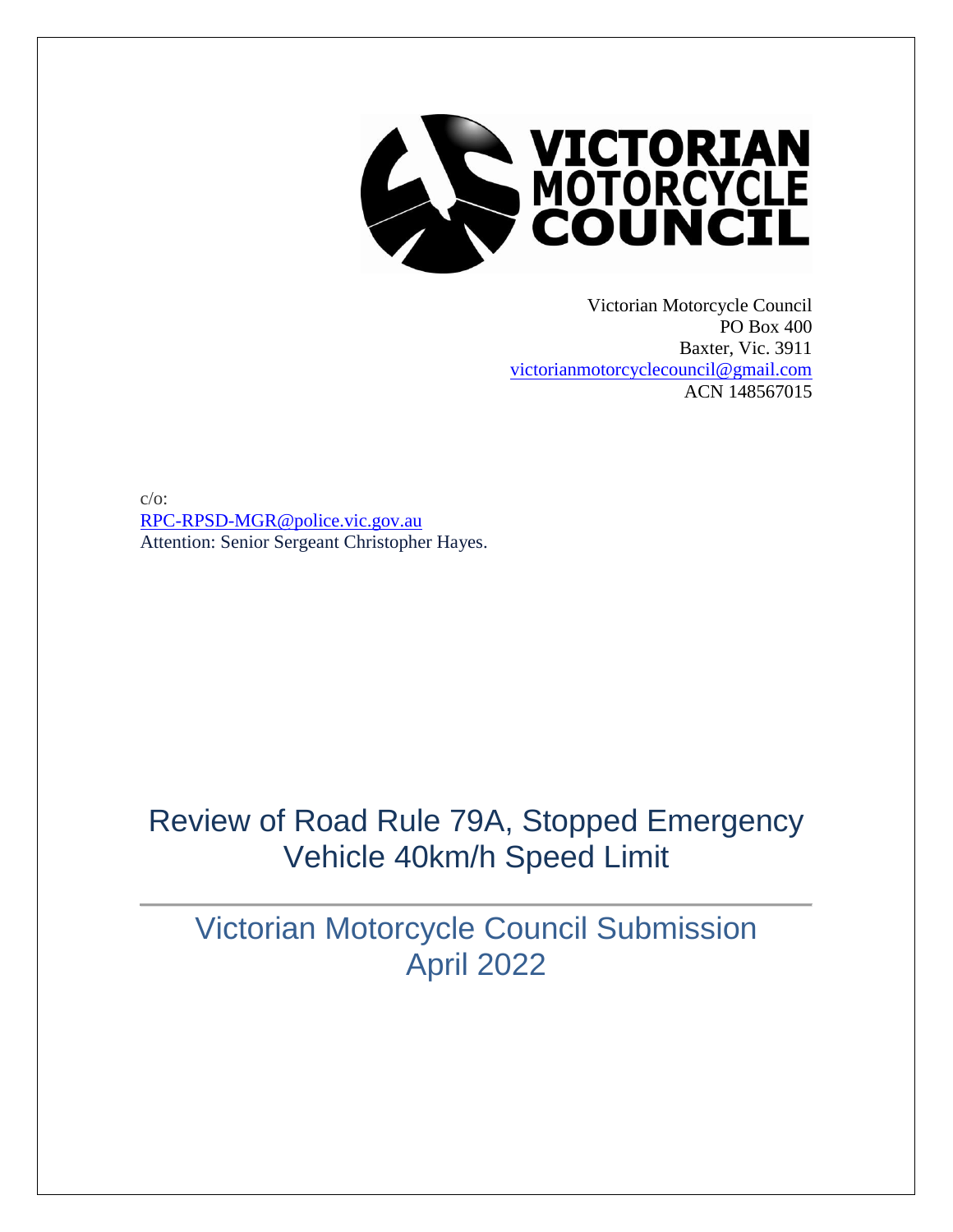### About this submission:

The Victorian Motorcycle Council welcomes the opportunity to present a submission to Victoria Police regarding the review of Road Rule 79A, Stopped Emergency Response Vehicle 40km/h Speed Limit Road Rule.

The Victorian Motorcycle Council was created to represent the interests of all motorcyclists, motorcycling organisations and relevant stakeholders in Victoria. The Victorian Motorcycle Council is represented on the Australian Motorcycle Council, the peak motorcycle body in Australia.

This submission takes into account the extensive knowledge and considered views of a diverse group of motorcyclists, both from within VMC ranks and the wider community.

The information included in this submission is for all intents and purposes, factual, correct, accurate and relevant. The VMC and/or its associates, are available to expand on any of the points contained within this submission, or available to consult further on related matters not covered in this submission.

#### **Contacts**

| Graham Solomon- | VMC Chair              | 0488 685088 |
|-----------------|------------------------|-------------|
| Rob Salvatore   | VMC Vice Chair         | 0409 416230 |
| John Eacott     | VMC Media Spokesperson | 0428 383826 |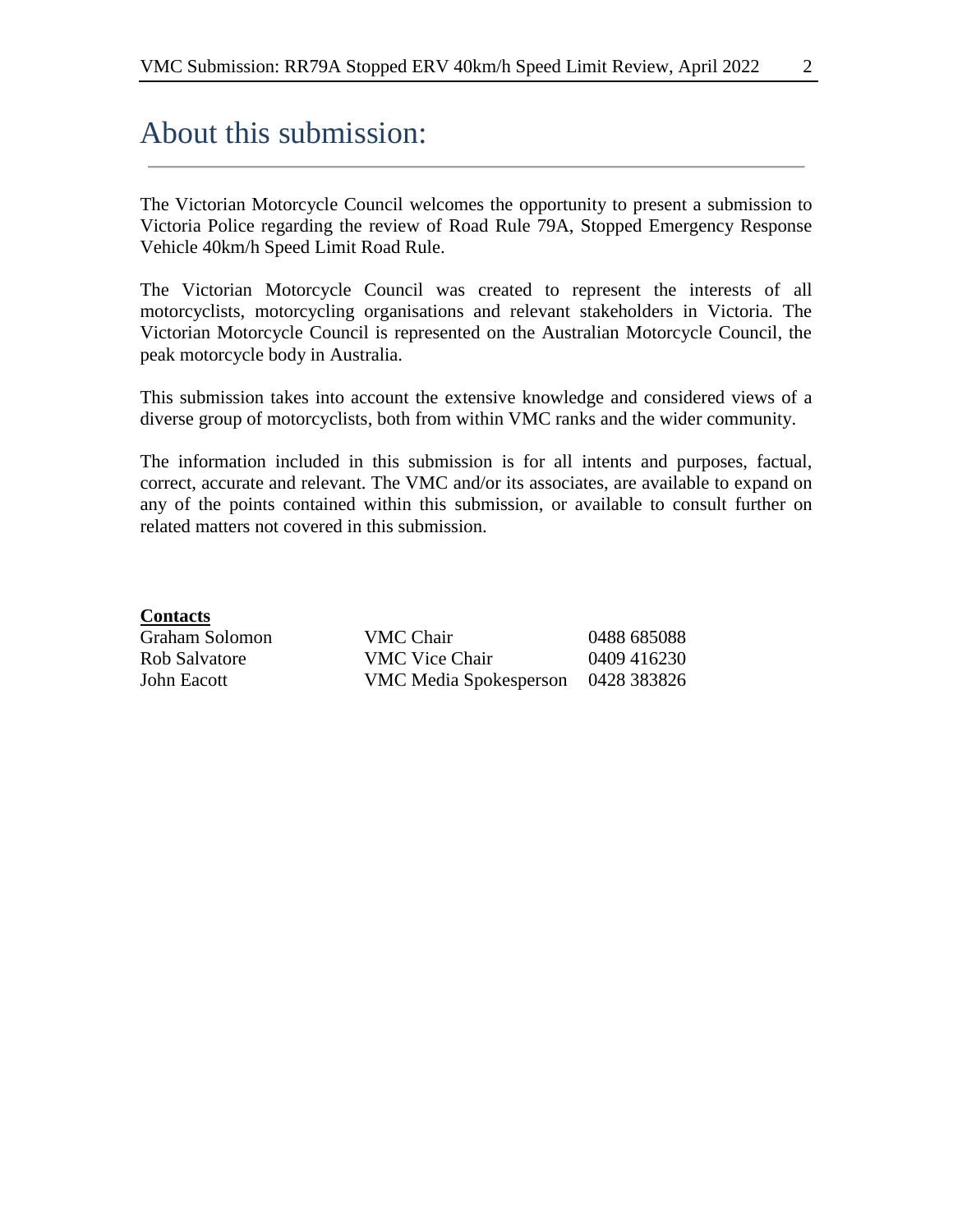#### *Table of Contents*

| <b>Introduction/Summary</b>                               |    |
|-----------------------------------------------------------|----|
| <b>PART A - VMC Submission</b>                            |    |
| Visibility - Stopped ERV's Are Not Easy to See in Traffic |    |
| The Adjacent Lane Presents the Hazard                     |    |
| Unexpected Slowdowns are a Hazard Even in Light Traffic   |    |
| Little to No Visual Cue of a Motorcycle Slowing Down      |    |
| A Selection of Rider's Views                              |    |
| <b>PART B - Consultation Questions</b>                    |    |
| <b>APPENDIX I – Motorcycle Community Views</b>            | 10 |

#### *DEFINITIONS:*

| <b>ERV</b> | "Emergency Response Vehicle" covering all vehicle types as defined in Road Rule<br>79A(2), which are stopped and displaying flashing lights. |
|------------|----------------------------------------------------------------------------------------------------------------------------------------------|
| Motorcycle | All road legal powered single track, two and three wheeler motorbikes and scooters                                                           |
| <b>RR</b>  | Road Rule                                                                                                                                    |
| <b>VMC</b> | Victorian Motorcycle Council                                                                                                                 |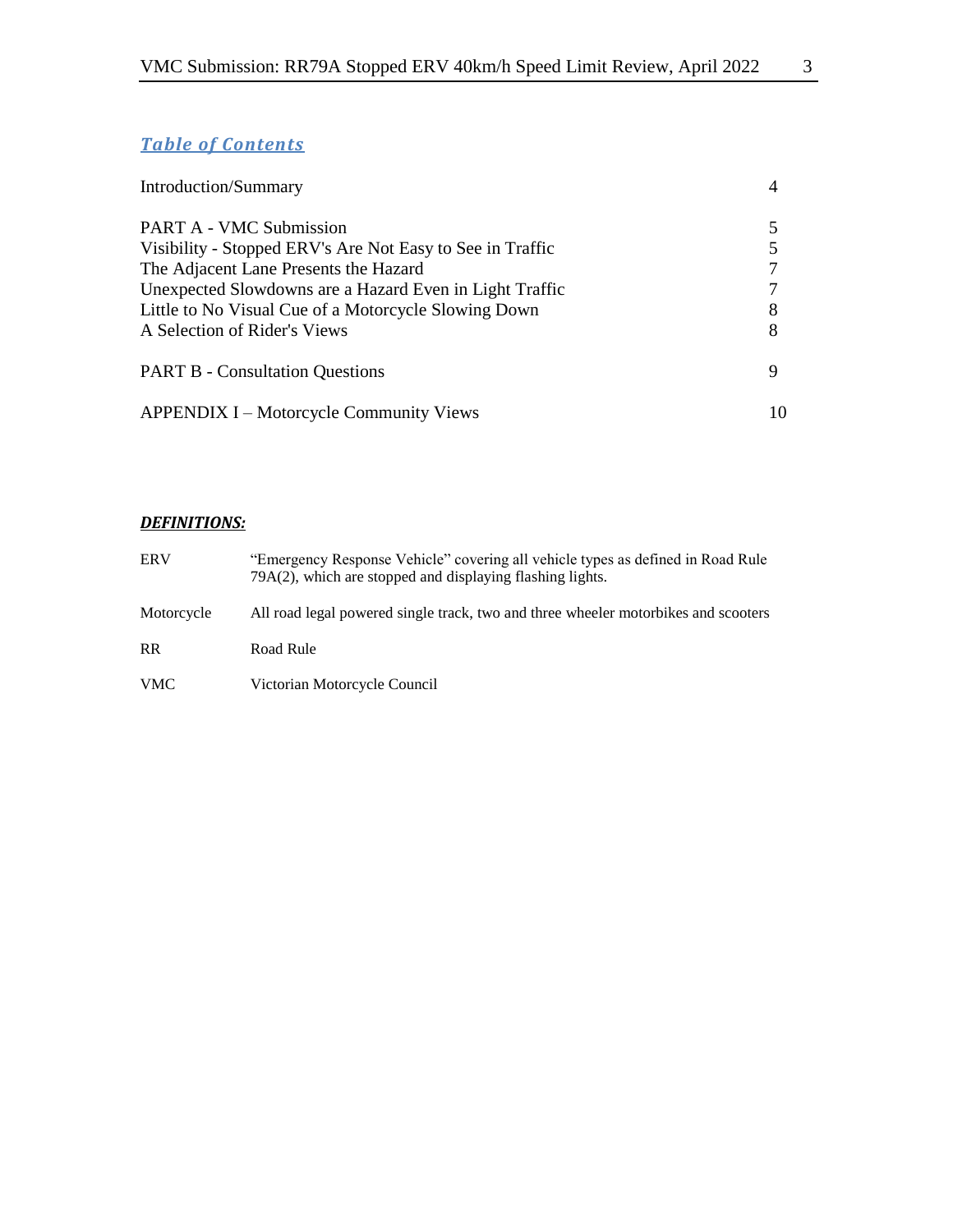### *Introduction/Summary*

This submission provides motorcycle and powered two/three wheeler specific feedback regarding Road Rule 79A<sup>1</sup> (RR79A), particularly subsection 3 which requires vehicles to pass stationary emergency response vehicles (ERV's) at a maximum of 40km/h.

The submission is in two parts:

- Part A: VMC submission
- Part B: Consultation Questions

In general, riders were not supportive of RR79A in its current form due to the inherent danger of slowing suddenly or especially substantially if done so from highway and/or freeway speeds. It has been observed that traffic was generally poor at complying with RR79A therefore elevating the risk of collision when a motorcyclist attempts to comply with the law.

Drivers in middle and outer lanes, in medium to dense traffic, would typically have little to no view of an ERV stopped ahead in the left hand emergency lane or shoulder, and is even more likely the case when the ERV is a low profile State Highway Patrol police vehicle. This means that drivers were typically late in responding to a stopped ERV and the drivers behind them were responding to the sudden and unexpected slowdown of the vehicle ahead. This sends a "traffic shock wave" back along the traffic column, with its potential for nose to tail box car type collisions.

The intent of RR79A is supported by the VMC and by riders in general, but we strongly recommend that on multi-lane 80km/h or faster roads, the lane closest to the stopped emergency vehicle carry the legal obligation to slow and/or create the required buffer space to ensure the safety of stopped ERV's and their personnel. This is consistent with our preferred option of adopting NSW's version of the same rule, RR78-1<sup>2</sup>. Alternatively, we also support the wholesale revision of RR79A along the lines of the performance based rule proposed by Queensland<sup>3</sup>.

Either of the above changes would make highways and freeways safer for motorcyclists and other road users while also maintaining the safety of the stopped ERV and related personnel.

 $\overline{a}$ 

<sup>&</sup>lt;sup>1</sup> [http://classic.austlii.edu.au/au/legis/vic/consol\\_reg/rsrr2017208/s79a.html](http://classic.austlii.edu.au/au/legis/vic/consol_reg/rsrr2017208/s79a.html)

<sup>2</sup> classic.austlii.edu.au/cgi-bin/sinodisp/au/legis/nsw/consol\_reg/rr2014104/s78.1.html

<sup>&</sup>lt;sup>3</sup> [https://statements.qld.gov.au/statements/94293](https://statements.qld.gov.au/statements/94293?fbclid=IwAR0568izIbldqbHNfG1EHPli1HrkwmFpizugK_jqv5ZJKSLYlxgt2AryViY)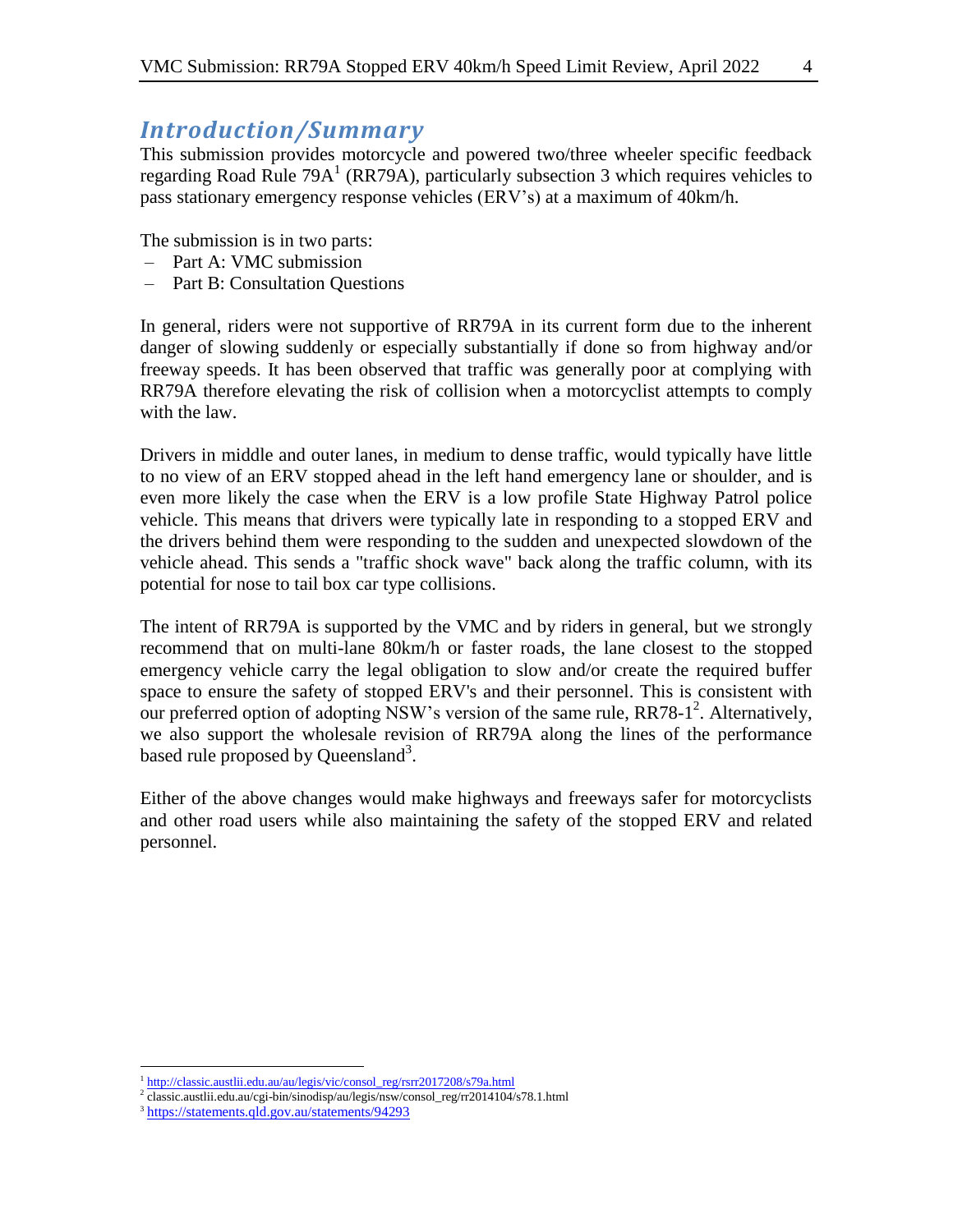## **PART A: VMC Submission**

#### *Visibility – Stopped ERVs Are Not Easy to See in Traffic*

When viewed from the perspective of a driver in the middle to outer lanes of a multi-lane road, a driver in medium to dense traffic often has no view of the emergency lane or shoulder (see figure 1). Their view is obscured by traffic which typically includes trucks / truck trailers, vans, SUV's, tradie utes, buses, etc. When their view is obscured, there is no ability for drivers to comply in a timely manner to RR79A as it currently stands.



*Figure1 – Dash Cam at eye level, Medium to High Density Traffic, Westgate Fwy.*

As can be seen in figure 2 below, when a stopped vehicle in the emergency lane does reveal itself to the driver, the reveal may be fleeting and it may also not offer a lot of time and space for the driver to gradually and safely reduce their speed in order to comply with R79A. If they were to suddenly brake, they would be reliant on the driver behind to be sufficiently alert to respond in a timely manner.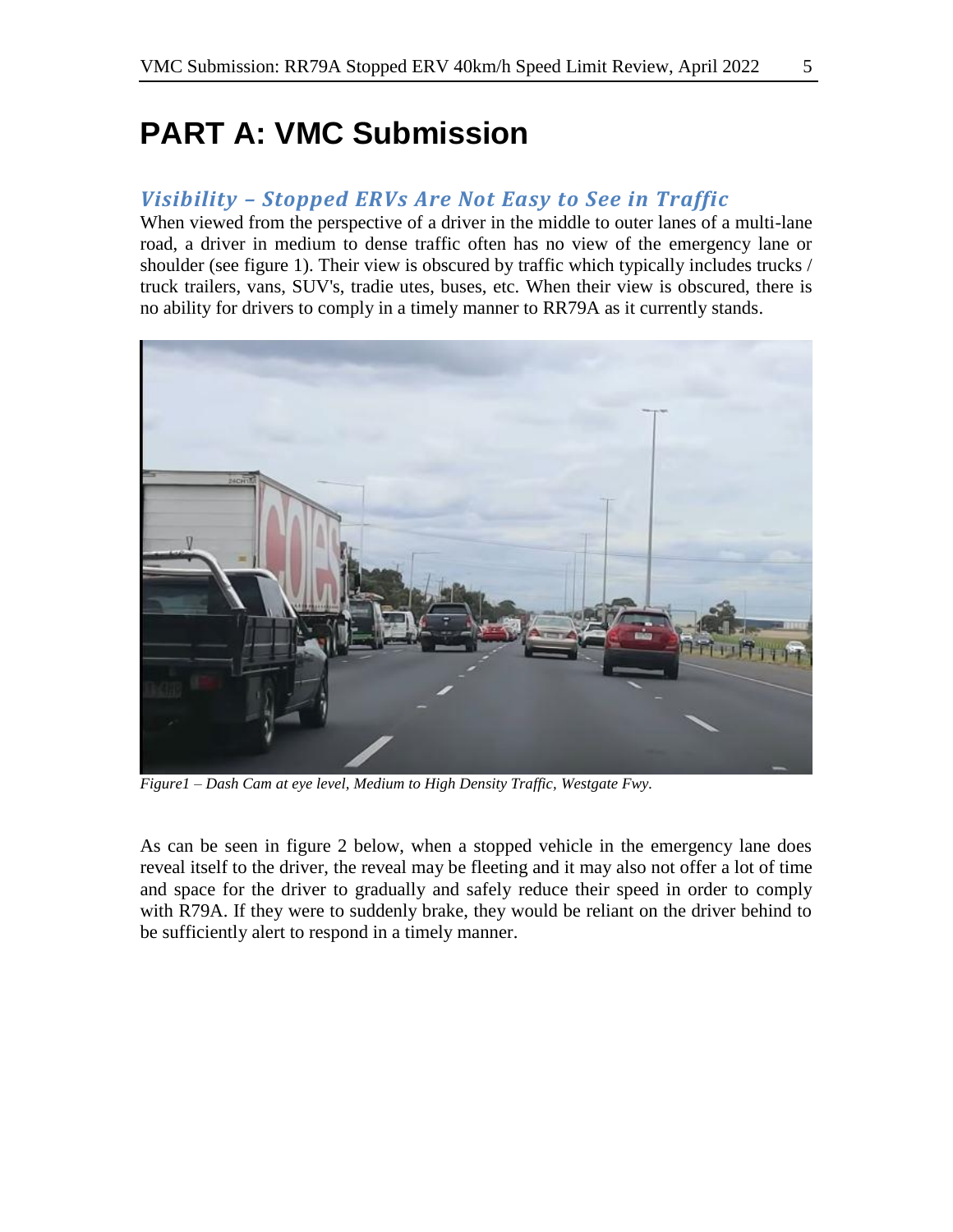

*Figure2 – Dash Cam at eye level, Medium Density Traffic, Car in Emergency lane, Westgate Fwy*.

The visibility problem is exacerbated by low profile State Highway Patrol Police vehicles with streamlined emergency lights (or indeed fully internal windscreen mounted emergency lights). They are very likely to be obscured by traffic since the roofline of a BMW M5 police vehicle is approximately 1.5m high, i.e., typically lower that the height profile of general road traffic.

The probability of seeing taller ERV's such as ambulances, fire trucks and tow trucks, is higher given their vehicle heights of between 3m - 4.5m high (vehicle dependent), but still unlikely in the scenarios of figure 1 and 2.

The difference in heights of the primary ERV's is demonstrated in figure 3 below.



*Figure3: Emergency Vehicle profile comparison, approx.heights:1.5m vs 3m vs 4.5m*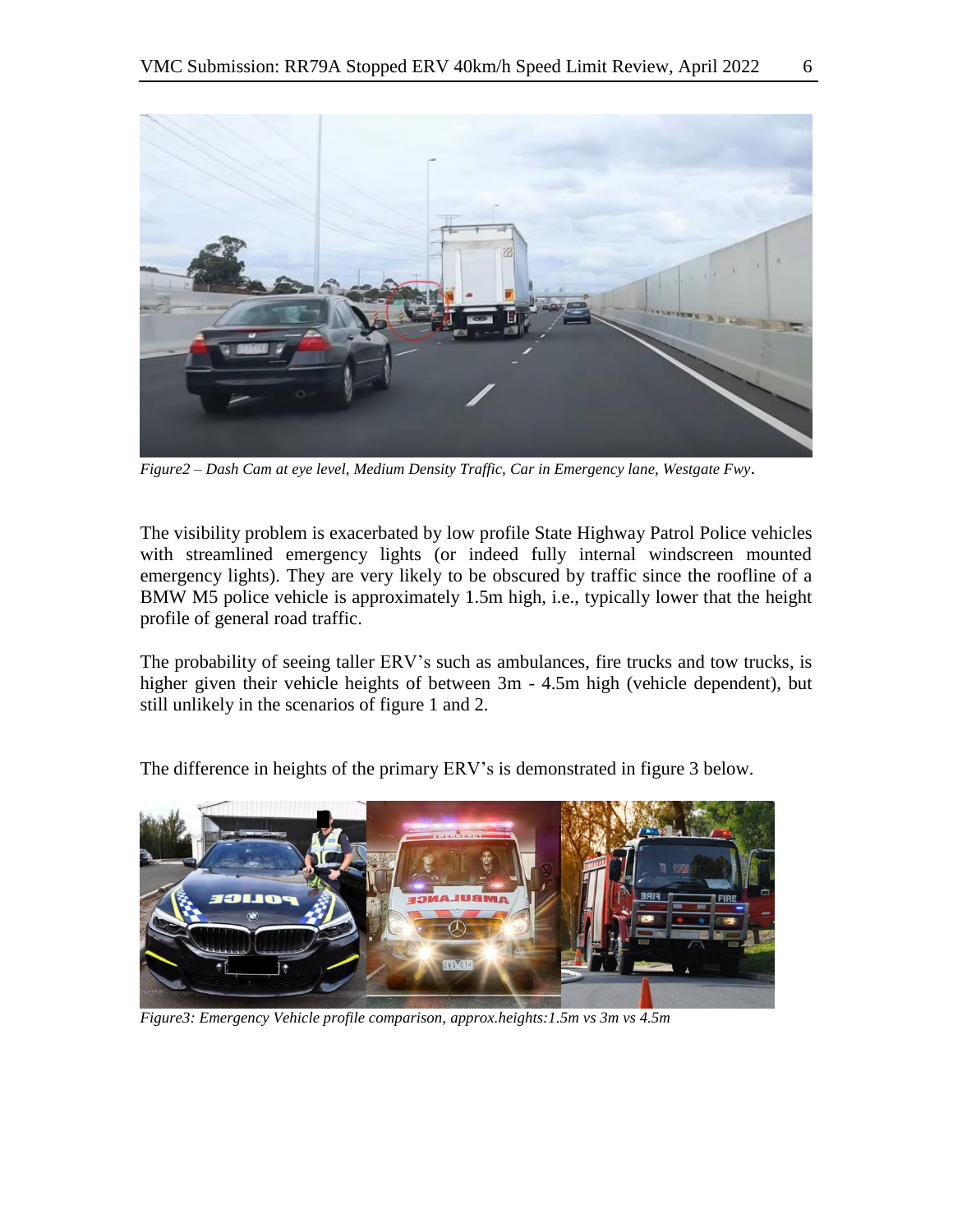#### *The Adjacent Lane Presents the Hazard*

The lane adjacent to a stopped ERV should have good forward visibility of the emergency lane or shoulder and by extension, the ERV. This is the lane with the closest proximity and highest probability of creating a safety concern to emergency responders. This is the lane then that should have the obligation to manage the hazard that its vehicles represent.

It is not logical for traffic two, three or more lanes away, with the lowest opportunity to see stopped ERV's and the least risk of interacting with them, to also have an obligation to slow down to 40km/h. All this does is create a traffic hazard for road users in those lanes. These concerns are accounted for in NSW RR 78-1(2) and the performance based proposal by Queensland.

The VMC recommends that RR79A be changed to either adopt NSW RR 78-1, or be completely revised to match Queensland's proposal.

#### *Unexpected Slowdowns are a Hazard Even in Light Traffic*

Unexpected slowdowns are a hazard, even in light traffic with good visibility. This hazard is well demonstrated in the Channel 7 News footage of traffic behaviour around stopped ERV's that is linked below. Note however, that the hazard is to the vehicular traffic and not the ERV as shown by figure 4, a still image taken from the footage.

<https://www.youtube.com/watch?v=8cLCYU3O62k>



*Figure4: Still image from the Channel 7 footage showing a vehicle collision.*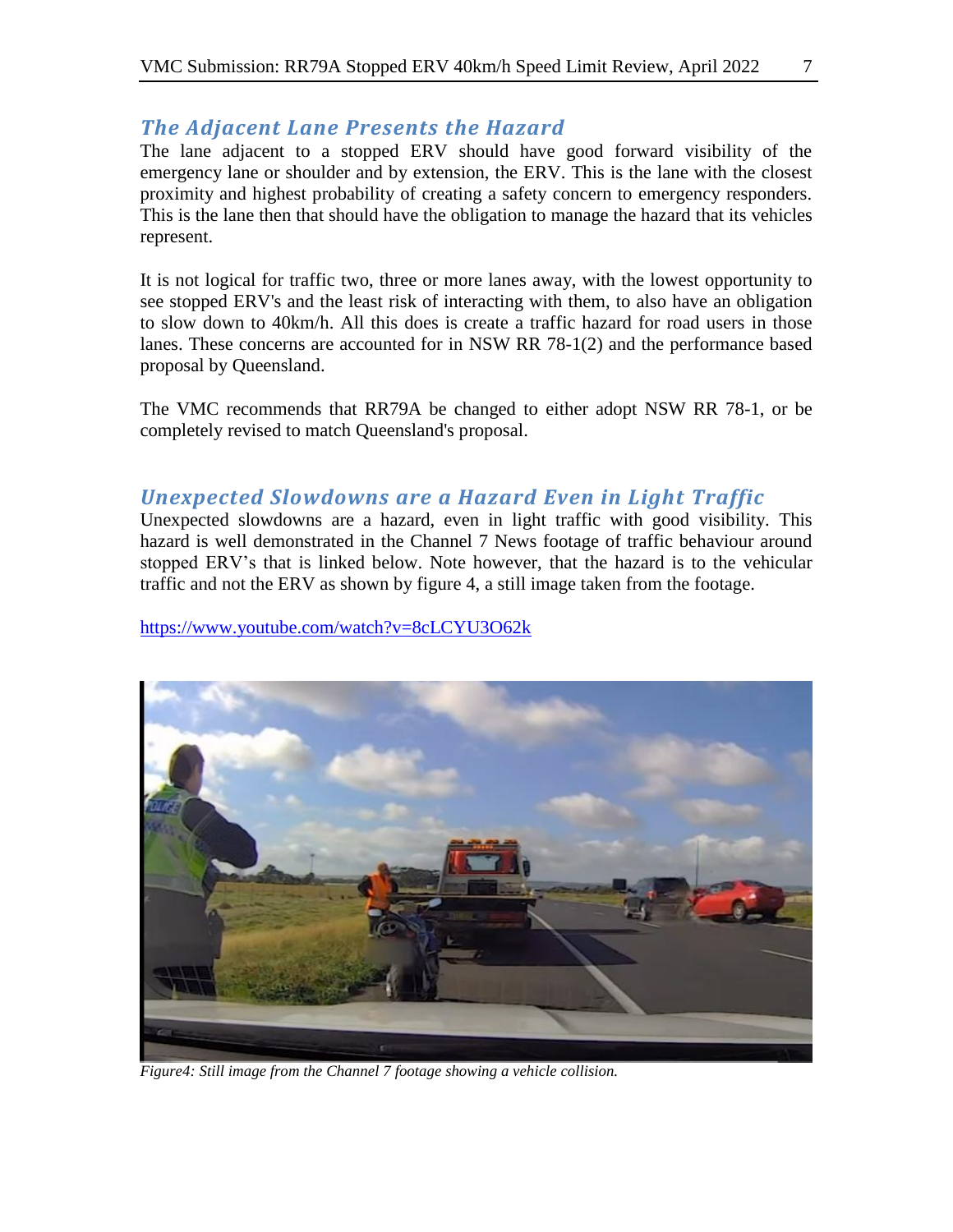#### *Little to No Visual Cues of a Motorcycle Slowing Down*

A slowing vehicle or car offers the driver behind the chance to recognise a rapidly changing visual perspective as the distance begins to close, in terms of both the clearly closing gap and apparently increasing size of the vehicle. An alert driver, observing these changes and the vehicle's brake lights, should respond in a timely manner to avoid a potential collision.

Unfortunately, there is very little change in visual perspective or apparent size offered to the driver that is suddenly closing in on a slowing motorcycle. This lack of perspective change is the same visual cognitive error recognised as "Time to arrival illusion"<sup>4</sup> where the narrow profile of a motorcycle offers little change in visual perspective until it is quite close. This places motorcyclists at significant risk when they slow down suddenly in response to a vehicle ahead or in an attempt to comply with RR79A.

For some motorcycles, particularly those with large capacity V-twin engine configurations, rapid deceleration is possible simply by closing the throttle. Where a rider does this without triggering the brake at the same time, the only visual cue the driver behind will have is the rapidly closing distance and late perspective change. This increases the risk of a motorcyclist being rear ended.

Again, when a stopped ERV faces little to no risk from vehicles more than a lane away, these vehicles should not have an obligation to comply with RR79A.

*RECOMMENDATION: The risk to stopped ERV's is from the immediately adjacent lane. RR79A should therefore be revised, either by adopting NSW RR 78-1 or given a wholesale revision to match Queensland's proposed road rule.* 

#### *A Selection of Rider's Views*

 $\overline{a}$ 

The motorcycle community was asked to give their views on RR79A. Many riders expressed their views in a variety of social media settings, however Appendix I contains only the views that were expressed directly to the VMC.

While a couple of comments were supportive, overwhelmingly, riders did not support the rule in its current form and largely gave their reason(s) why.

We are aware that some riders made their own submissions, as did several clubs on behalf of their members, and we applaud them for doing so.

<sup>&</sup>lt;sup>4</sup> https://www.researchgate.net/publication/7634184\_Motorcycle\_Accident\_Risk\_Could\_Be\_Inflated\_by\_a\_Time\_to\_Arrival\_Illusion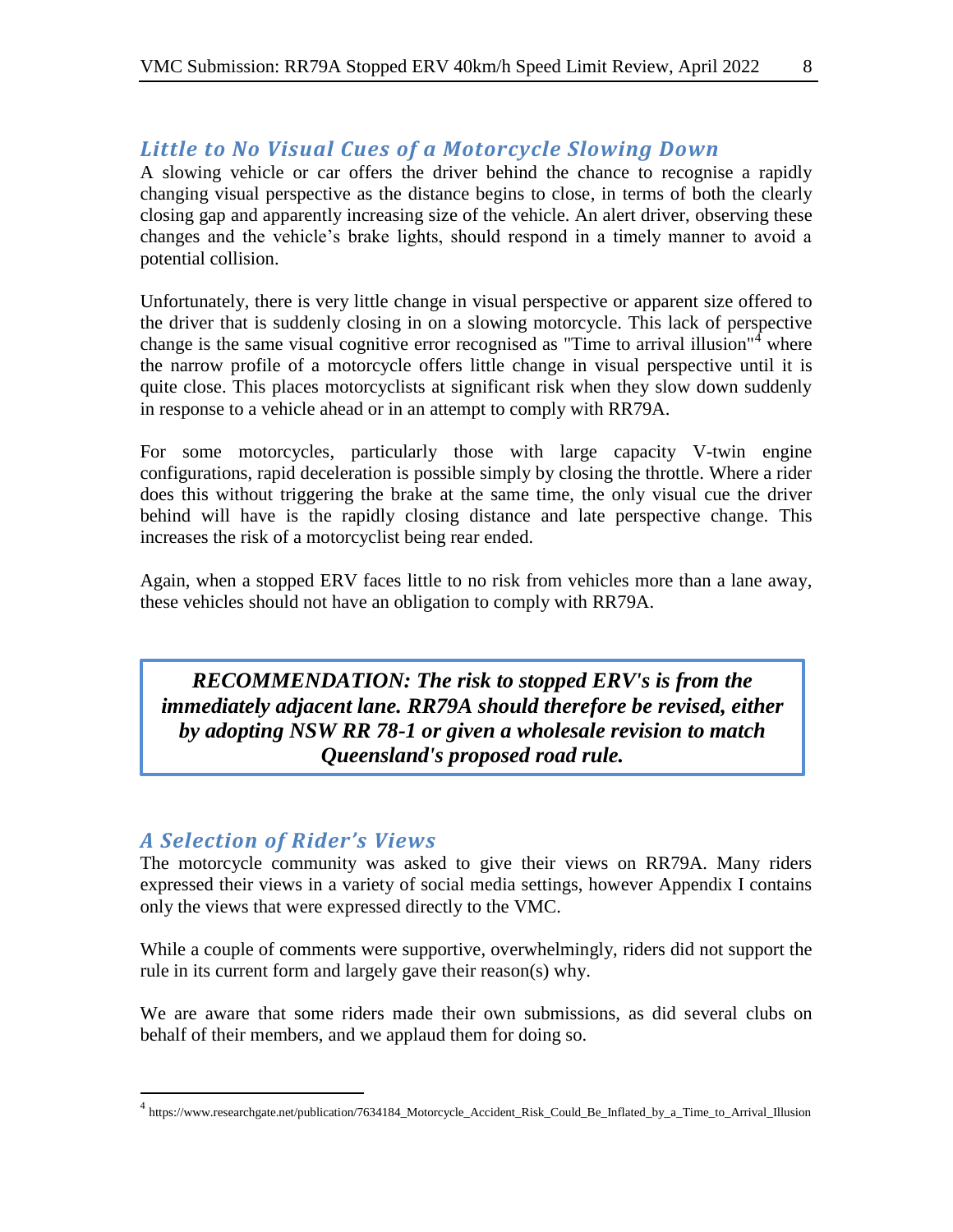# **PART B: Consultation Questions**

Q1: The VMC advocates on behalf of all Victorian motorcyclists. It has a register inclusive of some 600 individual riders and 10 motorcycle clubs. The vast majority of bike types are road registered bikes across a variety of market segments and vehicle ages.

Q2: The VMC is aware of one rider who was seriously injured on the Westgate Bridge approximately 3 - 4 years ago, but was unable to locate the rider for further comment. On social media and direct correspondence, multiple riders reported near misses and/or that their safety had been compromised when complying with RR79A. Typically these experiences related to stopped Police vehicles.

Q3: Contrary to the contention contained in question 3, RR79A has **not** improved the road safety of motorcyclists, as detailed in Part A.

Q4: The VMC has provided its qualitative analysis on the safety implications of RR79A in Part A, supported by constructed argument and community feedback. We'd be happy to assist further upon request.

Q5: The VMC has NOT collated near miss statistics related to RR79A, nor was it asked to when RR79A was introduced. Anecdotal reports are included in Appendix I. We'd be happy to assist further upon request.

Q6: The consequences of the application of RR79A as it currently stands, has been well explained in Part A, largely applying to main roads, highways and freeways.

Q7: Neither the VMC, nor the then Minister for Road's "Motorcycle Expert Advisory Panel" were consulted when RR79A was being framed. To the best of the VMC's knowledge, the road rule was devised, developed, legislated and communicated without any motorcycle stakeholder input or involvement of any kind.

Q8: It is the VMC's considered view that while RR79A serves to improve the road safety of ERV workers, it has **not** improved the road safety of Victorian road users.

Q9: Contrary to the contention of question 9, the purpose of RR79A is **not** to improve the road safety of all road users, but to improve the road safety of stopped ERV's and associated ERV workers. To reduce the inherent risks to other road users, particularly motorcyclists, the VMC recommended in Part A the adoption of NSW RR 78-1 or a wholesale revision to a performance based rule such as proposed by Queensland.

Q10: Refer to Part A of this submission.

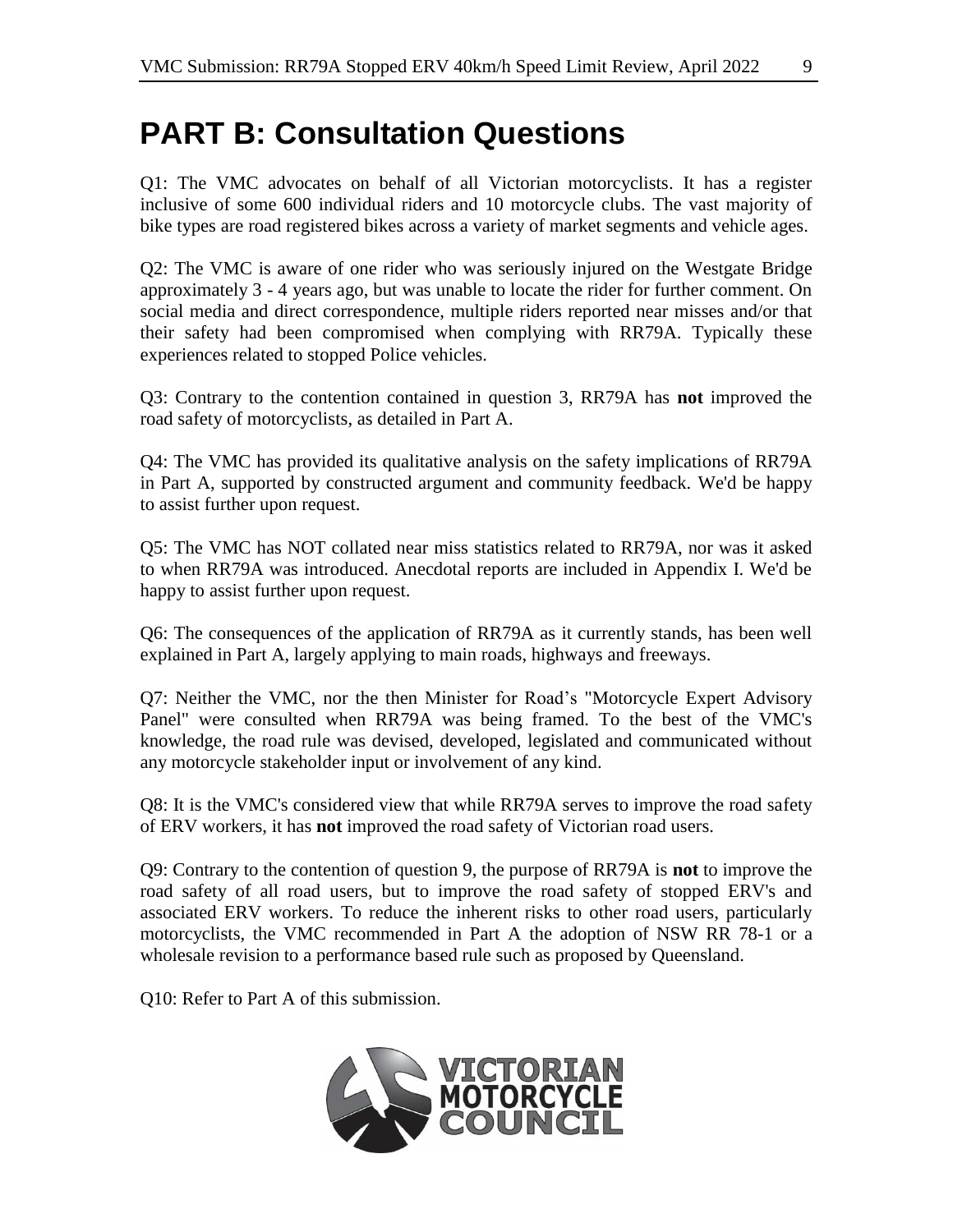### **APPENDIX I**

#### **Written Rider Views Given Directly To The VMC:**

*Anthony*: It's dangerous on the highway as half the motorists do not slow at all. I think in USA, they just require the lane next to the police stopped to be vacated so no way is driving pass them so closely.

*Jeffro*: The coppers in Tassie laughed at this rule a few years ago when we asked them about it

*Ian*: Try standing on the edge of the road at an emergency and having cars and trucks barrelling past at 100k and then see if you agree with the rule. I'm all for it.

*Terence*: About as safe as grabbing a handful of breaks coming up to a car tailing a cyclist on a bend

*Stu*: Should be slow to as close to 40 as safe

*Jimmy*: Slowing to 40 in a 100/110 zone is downright dangerous bordering on insane. In the other speed zones it's ok but should copy NSW by not requiring it in 100/110

*Gareth*: It must be the most short sighted ridiculous rule implemented. It can be terrifying on a bike should you try and obey this and slow down when no other traffic around you does. I would suggest it makes it no safer for the police or emergency workers either

*Reade*: The roadside is a worksite for many people, tradies, council workers, police, local laws officers. So just like any other workers, these people need to be safe at their worksite. I believe the 40kph rule should be applied to make the worksite safer for more Roadside workers many of whom currently risk their lives working beside roads without flashing lights or signs to protect them while many drivers are breaking the speed limit and looking at their phones…I'm happy to leave home 30 seconds earlier to do my bit in respect of another workers OHS.

*Robin*: Nowhere in Australia will you see speed zones change from 110 km/h to 40 km/h and there's a reason for it. Cars, bikes and trucks slow at different rates. I agree with the principle of slowing down but the blanket rule to slow to 40 was an ill considered knee jerk reaction. It's not big deal for me on a bike to slow or speed up but most cars don't and if I do I'm suddenly surrounded by cars and trucks whizzing past me. I have no doubt that this law has caused more grief than it's prevented.

*John*: Queensland are introducing a 'Move over, Slow down' Road Rule later this year, but with no specified speed limit. It will apply to non emergency vehicles as well, such as RACQ and tow trucks. [https://statements.qld.gov.au/statements/94293](https://statements.qld.gov.au/statements/94293?fbclid=IwAR0568izIbldqbHNfG1EHPli1HrkwmFpizugK_jqv5ZJKSLYlxgt2AryViY)

*Jack*: Seems to be OK and the logical thing to do. Obviously you slow to 40 when its safe to do so. Not when someone is barreling up your a........ or whatever

*Chris*: Personally, I stab the rear brake about 10 times to flash my brake light to those behind me that I'm slowing down.

I understand the need and safety for those operating on the roadside. Personally, I believe they should have operation guideline updates to pull people over off the freeway rather than on it. This should be communicated to the public, that where practicable to do so, they take the next exit. This not only reduces the risk to the police & the driver being pulled over, but reduces congestion and rubber necking.and 40kmh incidents.

I currently don't mind the slow to 40. I have good situational awareness and see the lights a long time before most car drivers so I can prepare to slow in a safe manner. I do believe that for the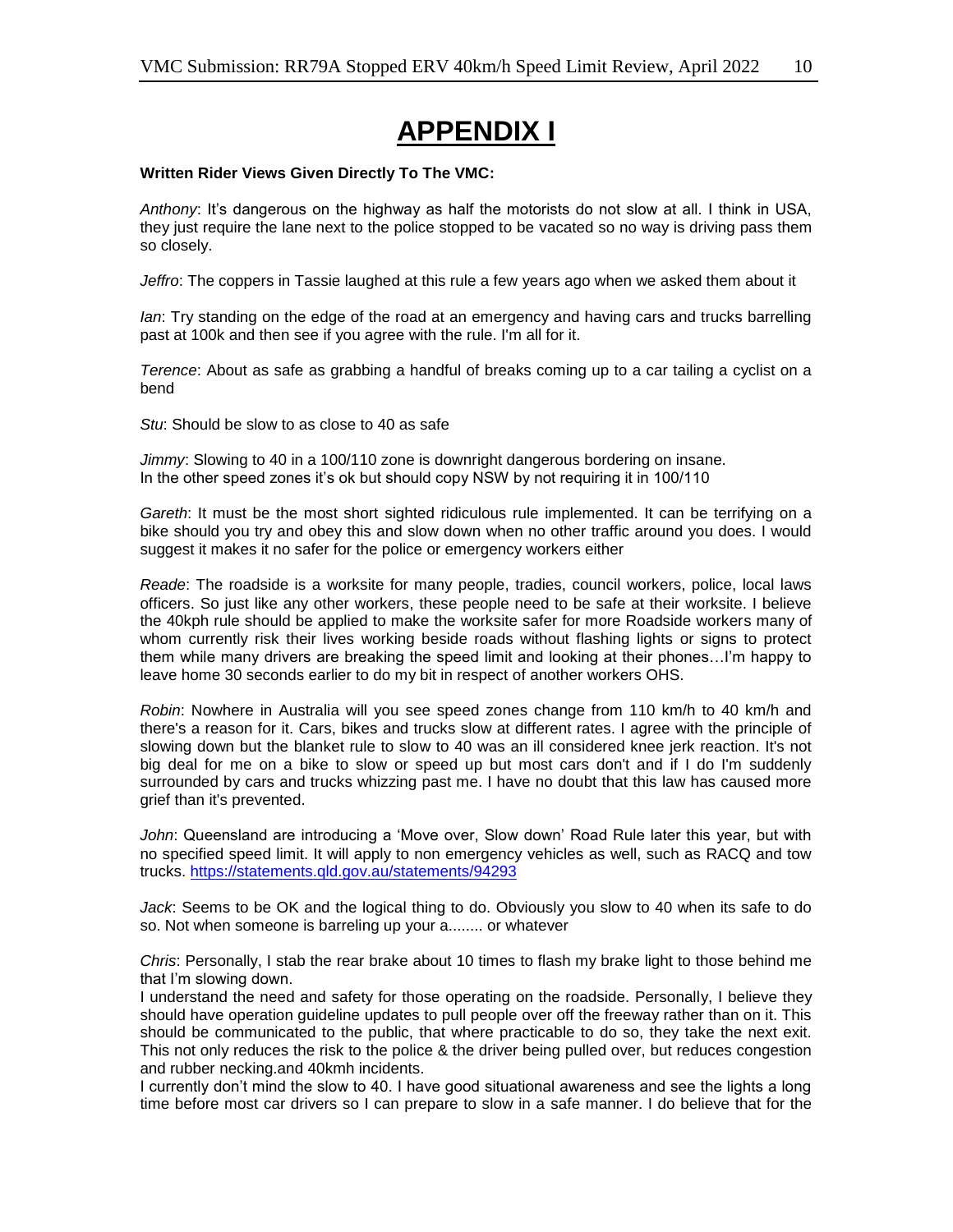majority of public who just follow the car in front and watch their rear bumper, slowing to 40 in a 100-110 zone is not ideal.. should be more 60-80 region.

*Ross*: Riding a bike means feeling very vulnerable to a rear end collision, with possibly fatal consequences. When I have to slow by up to 60kmh less than the traffic behind me I'm very concerned about whether the vehicles travelling behind me are also slowing down. Because of this I am spending mich more time watching my rear view mirrors and doing head checks, and less time taking in the road ahead. I believe this puts emergency workers and I at much greater risk of me colliding with them compared to if I was in a car or travelling at a more psychologically comfortable speed where my attention remains on the road ahead.

*Anon*: I've not really had many occassions where I've passed an emergency vehicle in the circumstances required. Of the times it has happened, what's stood out is that even though I and some others slowed to around 40km/h, many other road users didn't. As a rider I felt vulnerable and forced to increase my speed to remain safe. Not that the rule was being enforced any way...

*Mungo*: Like wise, I've only ridden past a couple of 'flashing lights' events and have slowed to the required speed limit but felt vulnerable given other road users disregard for the law... Perhaps more public education is required, roadside billboards maybe?..

*Shane*: I understand the thinking behind the rule and support the idea of taking care when passing. Its main flaw is that very few motorists follow it which puts everyone who does at risk. I've not encountered an EV pulled up, lights on, when out on my bike, but quite a few times in the car. While I attempt to slow down, if the surrounding traffic is not reacting, then it would be foolish of me to attempt to.

*Sam*: In principal the 40kph limit under these circumstances makes sense. In practice I find that many cars, vans and trucks rarely stick to the 40kph limit. For me personally while riding a motorcycle this has proven to be dangerous on numerous occasions.. These other vehicles who exceed the 40 limit don't like being held up and see an easy opportunity to go around a motorcycle at close proximity.

*Steve*: This rule has seriously endangered me, several times (on bike & in a car) for no beneficial effect. It should be scrapped forthwith.

*Mike*; I get the purpose of the rule completely, but note the additional dangers due to other road users not slowing down. Maybe if it was 60 km/hr, people would be more likely to stick to the limit

*D.Hughes*: A dangerous law, particularly on 100/110kmh roads. When traffic is heavy, visibility is lower, as is space, and to require speed to drop by 60 or 70 kmh almost immediately is madness. I have been genuinely endangered twice by this law. Requirement should be to slow where reasonable, and move to outside lane where reasonable. Police talking to pulled-over drivers should do so through passenger window, not driver window. All this works fine in the US.

*Rachelle*: I feel the biggest problem isn't the speed, it is the close proximity in which car/truck drivers pass the 'party lights' at. Since 2016, Victorian motorcyclists have been taught to 'buffer' from hazards and leave a 3 second crash avoidance space, but car drivers don't seem to comprehend the idea of space, both laterally or in front. It's law to pass cyclists 1.5m from any speed, wouldn't this be a better option for the average pull over?

*M Down*: I understand the intent behind this road rule. However, from my observations it is almost never observed by drivers. Drivers will simply adjust their speed to match the traffic flow. A more realistic speed of, say, 70 kph. would work better. I have wondered if the road rule contributed in part to the tragic accident on Melbourne's Eastern Freeway where 4 police officers died. Is it possible the truck driver was caught out at the last second by this rule ?